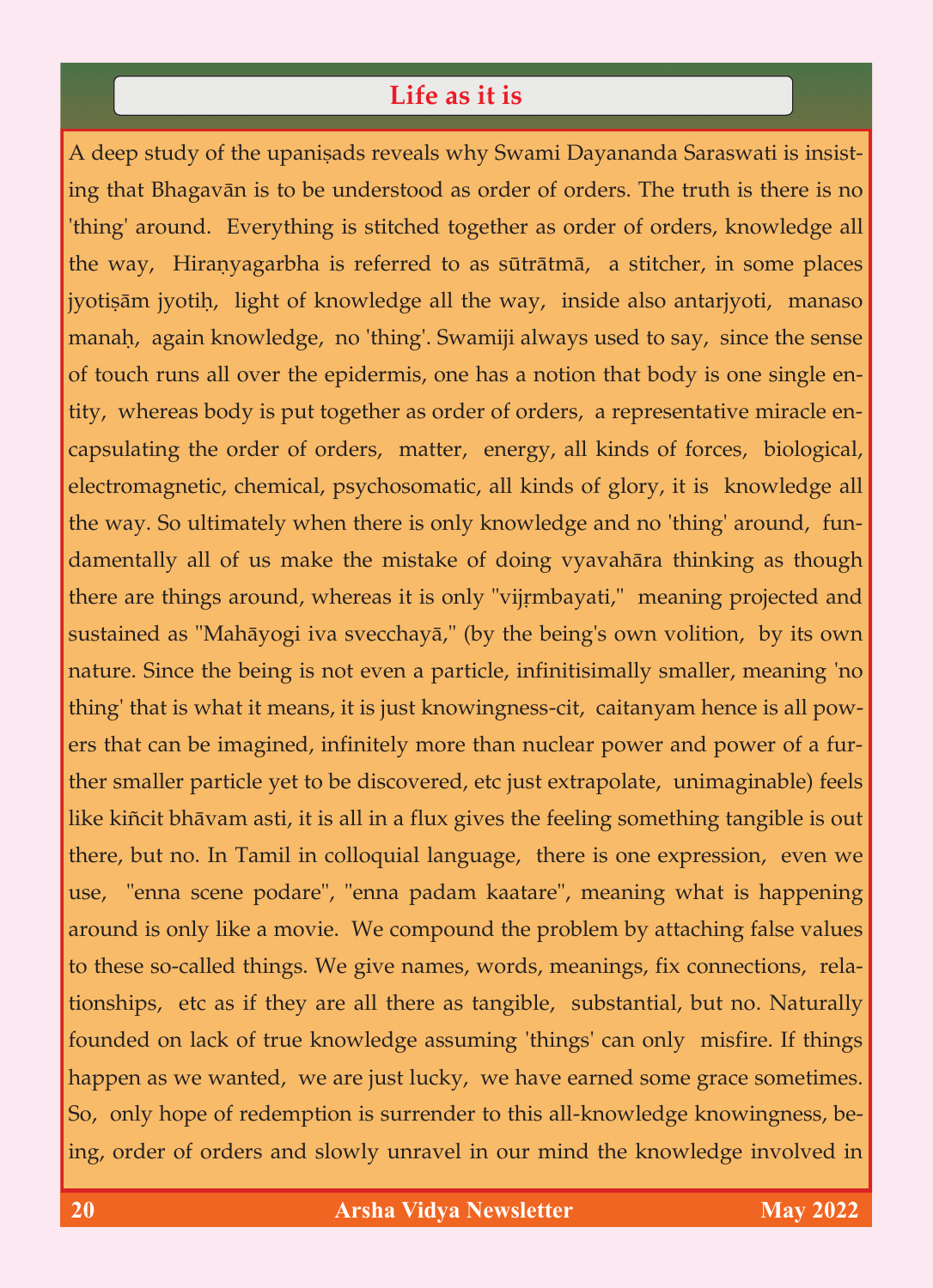every small aspect of life day in and day out and retract ourselves to the truth of the 'being'. See some details here.

Sri Rudram chanting followed by camakam exemplifies the fact, they being directly from Vedas, everything, the whole society, the world at hand has been projected graphically in all details, Bhagavān emphatically says that seeing them as jected graphically in all details, Bhagavän emphatically says that seeing them as that seeing them as that seeing them as  $\alpha$ 'na mama,' seeing them differently but not the real thing, at the same time 'namah', surrender to the knowledge, and follows immediately saying 'ca me, ca me,' exhorts us not to go away with the idea that they are other than 'I', the all-<br>knowing being. In the Mrtyunjaya mantra that we chant at end of Sri Rudram says, "țān yajñasya māyayā sarvānava yajāmahe". Puruṣasuktam also says "ajāyamāno bahudhā vijāyate," the paradox in the same sentence. Gītā says "ajäyamäno bahudhä vijäyate," the paradox in the paradox in the same sentence. Gétä says in the same sentence.<br>Gétä says in the paradox in the same sentence. Gétä says in the same sentence. Gétä says in the same sentence. 'matsthäni sarvabhütäni' and immediately follows 'na ca matsthäni bhütäni.' Sri Dakshinamurti Stotram compassionately captures the essence of the paradoxes that "māyā kalpita deśa kāla kalanā vaicitriya citrīkrtam," the whole world we confront, all happenings captured like etched in a film, memory screen, and like film rolls, the memory is projected in a continuum as though there is continuous life from the past, like a movie it is played out, a longer bluff, you see only changeless light(vivarta-changeless, upādānam-the light is the knowingness being, lights up all the dimensions of knowledge including ignorance) the changing images on the mind screen are the visvarūpa, a historical life projected into future, both are unreal, here and now is the only truth. All our intelligence and crea- $\theta$  turned, here are unreal, here and now is the only truth. All our intelligence and crea- $\sigma$  avid being being the being spinler spinler seemlessly spilled over the win- $\frac{d}{dt}$  is said, namely to body, namely to body, namely to body, namely relationship, status, relationship, status,  $\frac{d}{dt}$ position, power, power, press, judgement, actions, actions, sufferings, actions, sufferings,  $\sigma$ etch all strung together like a movie. Everything originates from I the being, sus- $\sigma$  tain  $\sigma$  and resolves into the being and can make  $\sigma$ Sanskrit), it is all I. Just be. Let go. Let God.

Then the question can be "what am I the being, who am I the being referred to here?" Let us look at that. here?" Let us look at that.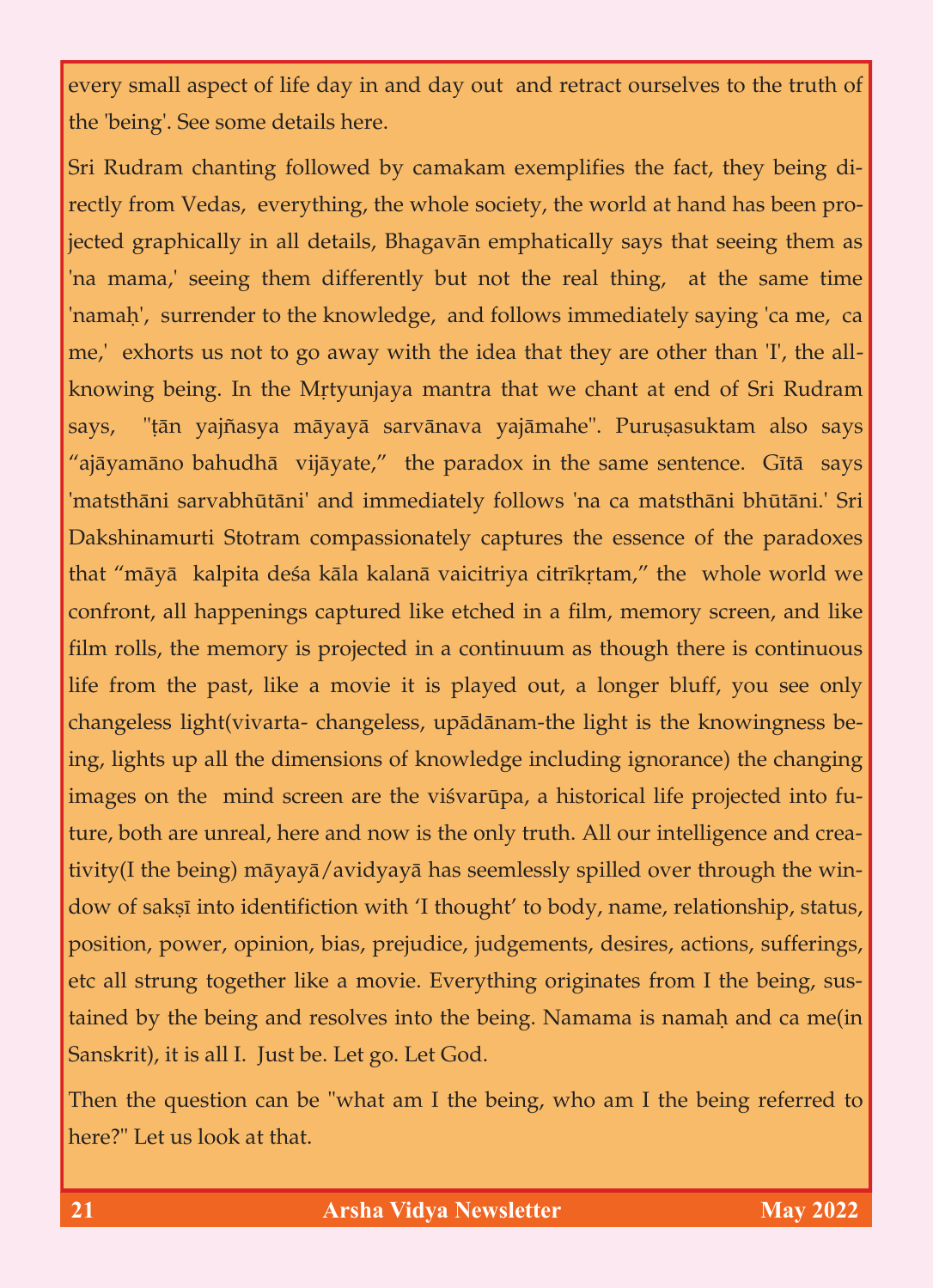There is 'I the being.' There is 'I thought.' 'I thought' is largely in the domain of bhagavatçakti mäyä and almost all life is determined and guided by that çakti, Iśvara srṣṭi. Atmavān, 'I' the being, avidyayā identifying with 'I thought' is samsārī meaning limiting ourselves to a fleeting thought in mind and converting<br>into an action, desire, the results are never ending desires, hence samsārī. Ātinto an action, desire, the results are never ending desires, hence saàsäré. Ätmavän abiding in 'I the being' is freedom. Generally even students of Vedanta think ātmavān identifying with 'I thought' is essential because sāstra says one should do one's duties with full sraddhā, effort and enthusiasm quoting Visnu Sahasranāma 'mahotsāḥ..', etc that Bhagavān is himself enthusiastically participating<br>in srsti. The good thing is as I said all happenings are within supreme will includin såñöi. The good thing is as I said all happenings are will include  $\frac{1}{\sqrt{2}}$  supplies are within supplies are within supplies are within supplies are within supplies are within supplies are within supplies are withi ing the 'I thought' participating in pravrtti is in the presence of 'I the being', bhagavat śakti operates. In Māṇḍūkya Kārikā talks Swamiji clearly explains there is no<br>Īśvara srṣṭi other than the order, niyati, māyā/avidyayā vijṛmbanam. The asamsārī (not identifying with I thought) ātmavān abiding in the being is freedom. If I look at my life honestly, that is how it is. Be generous in the aloofness, dom. If I look at my life honestly, that is how it is how it is how it is how it is how it is how it is how it is how it is how it is how it is how it is how it is how it is how it is how it is how it is how it is how it role-play of pravåtti in all roles. There is no disconnect or dissociation. If we see any disconnect or dissociation, we are only independent or we are not will imagine things or we are not will n  $\frac{1}{\sqrt{2}}$  to drop and  $\frac{1}{\sqrt{2}}$  are afraid with I thought. We are afraid with  $\frac{1}{\sqrt{2}}$ we have earned over  $\mathbf{y}^{\text{max}}$  and  $\mathbf{y}^{\text{max}}$  and  $\mathbf{y}^{\text{max}}$ 

'I the being' is free and that is life and ätmavän is free enough to commit the error of identifying with 'I thought' and assume I run my life, whereas almost all of life is in Īśvara's domain. Swamiji uses the 'tṛc' pratyaya (word ending) to refer to  $\vert$ I am kartā (kartṛ), I am bhoktā (bhoktṛ) attitude, saying that attitude can only I am kart $(x_i, y_i)$  and beta (bhokt $y_i$ ) attitude, saying that attitude can only mess up this only taming  $\sigma$  is only taming up. The same means means  $\sigma$  up. The only excuse can be making the error is part of the order and so also is the vidyä that can help you claim the freedom from the error.

For strange, divine reason, till I first heard  $\frac{1}{2}$  first heard Swami Dayananda Saraswati telling 'you are the awareful being', till that moment I never had any notion or concept in my mind, even though at that time I was just nineteen yrs, a science